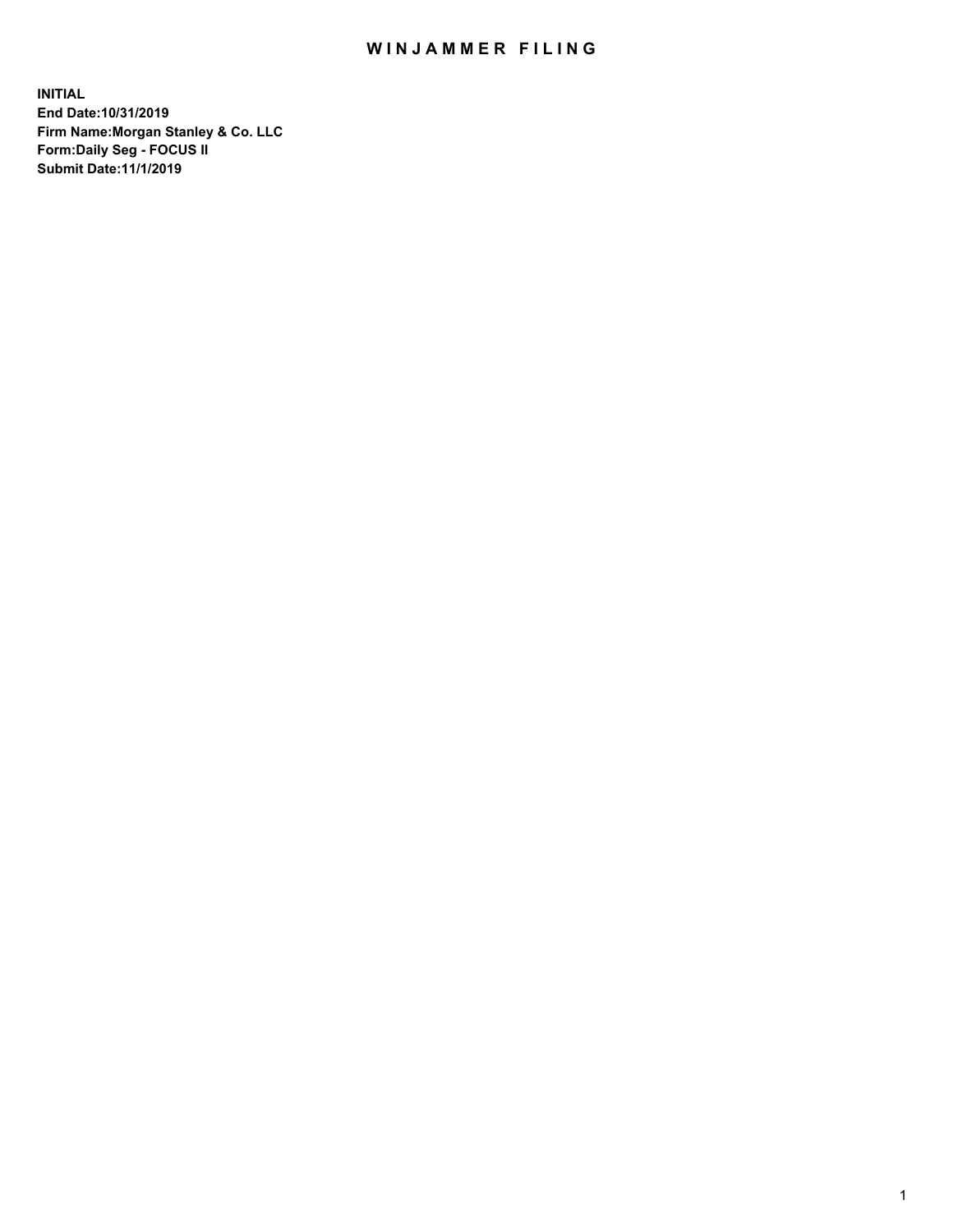**INITIAL End Date:10/31/2019 Firm Name:Morgan Stanley & Co. LLC Form:Daily Seg - FOCUS II Submit Date:11/1/2019 Daily Segregation - Cover Page**

| Name of Company                                                                   | Morgan Stanley & Co. LLC     |
|-----------------------------------------------------------------------------------|------------------------------|
| <b>Contact Name</b>                                                               | <b>Ikram Shah</b>            |
| <b>Contact Phone Number</b>                                                       | 212-276-0963                 |
| <b>Contact Email Address</b>                                                      | Ikram.shah@morganstanley.com |
| FCM's Customer Segregated Funds Residual Interest Target (choose one):            |                              |
| a. Minimum dollar amount: ; or                                                    | 235,000,000                  |
| b. Minimum percentage of customer segregated funds required:% ; or                | <u>0</u>                     |
| c. Dollar amount range between: and; or                                           | 0 <sub>0</sub>               |
| d. Percentage range of customer segregated funds required between:% and%.         | <u>00</u>                    |
| FCM's Customer Secured Amount Funds Residual Interest Target (choose one):        |                              |
| a. Minimum dollar amount: ; or                                                    | 140,000,000                  |
| b. Minimum percentage of customer secured funds required:%; or                    | <u>0</u>                     |
| c. Dollar amount range between: and; or                                           | <u>00</u>                    |
| d. Percentage range of customer secured funds required between: % and %.          | 0 <sub>0</sub>               |
| FCM's Cleared Swaps Customer Collateral Residual Interest Target (choose one):    |                              |
| a. Minimum dollar amount: ; or                                                    | 92,000,000                   |
| b. Minimum percentage of cleared swaps customer collateral required:% ; or        | <u>0</u>                     |
| c. Dollar amount range between: and; or                                           | 00                           |
| d. Percentage range of cleared swaps customer collateral required between:% and%. | 00                           |

Attach supporting documents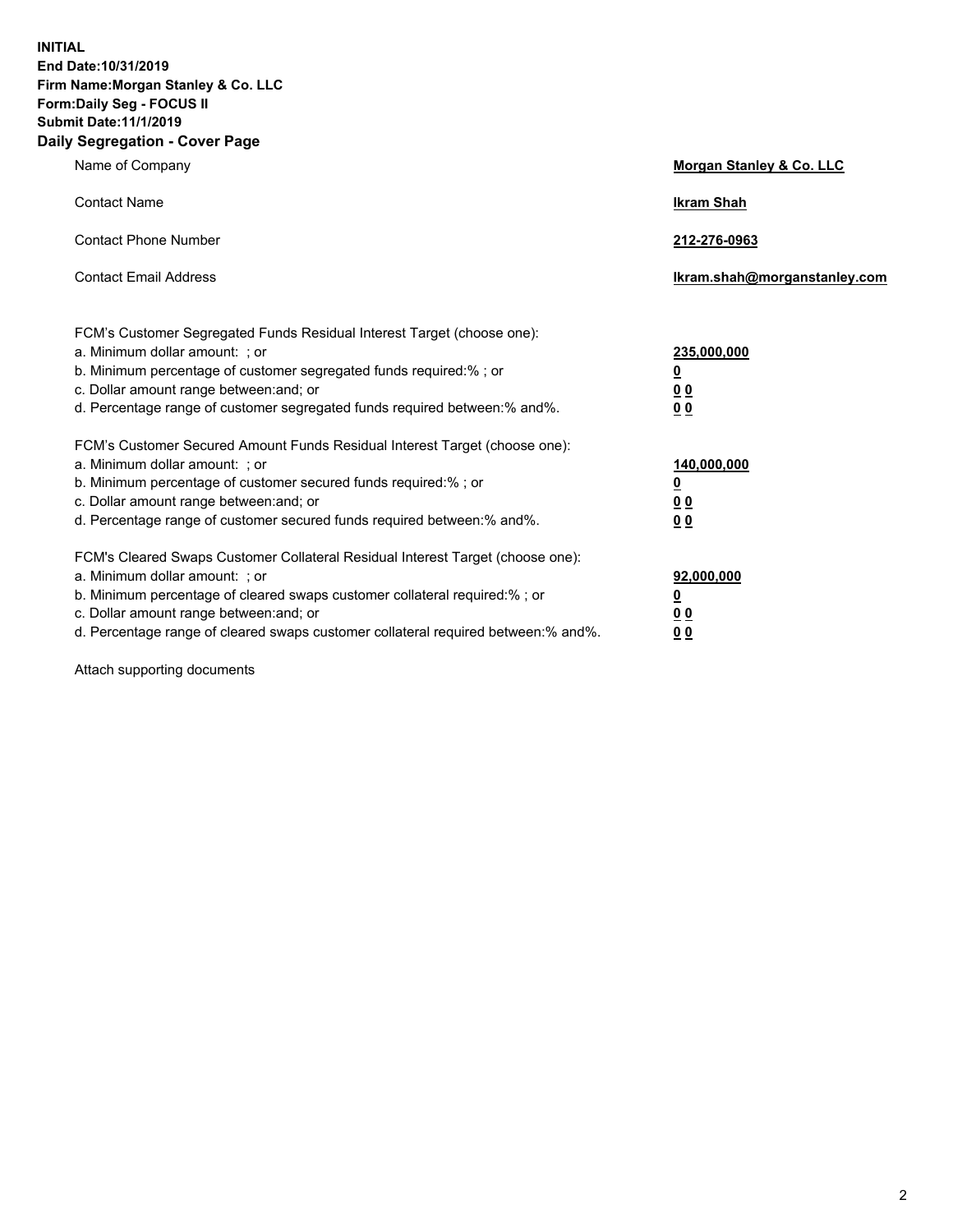## **INITIAL End Date:10/31/2019 Firm Name:Morgan Stanley & Co. LLC Form:Daily Seg - FOCUS II Submit Date:11/1/2019**

## **Daily Segregation - Secured Amounts**

|    | Foreign Futures and Foreign Options Secured Amounts                                                                          |                                            |
|----|------------------------------------------------------------------------------------------------------------------------------|--------------------------------------------|
|    | Amount required to be set aside pursuant to law, rule or regulation of a foreign                                             | $0$ [7305]                                 |
|    | government or a rule of a self-regulatory organization authorized thereunder                                                 |                                            |
| 1. | Net ledger balance - Foreign Futures and Foreign Option Trading - All Customers                                              |                                            |
|    | A. Cash                                                                                                                      | 2,805,562,881 [7315]                       |
|    | B. Securities (at market)                                                                                                    | 2,251,940,659 [7317]                       |
| 2. | Net unrealized profit (loss) in open futures contracts traded on a foreign board of trade                                    | 219,283,543 [7325]                         |
| 3. | Exchange traded options                                                                                                      |                                            |
|    | a. Market value of open option contracts purchased on a foreign board of trade                                               | 23,699,022 [7335]                          |
| 4. | b. Market value of open contracts granted (sold) on a foreign board of trade<br>Net equity (deficit) (add lines 1.2. and 3.) | -27,011,307 [7337]<br>5,273,474,798 [7345] |
| 5. | Account liquidating to a deficit and account with a debit balances - gross amount                                            | 49,449,339 [7351]                          |
|    | Less: amount offset by customer owned securities                                                                             | -48,650,819 [7352] 798,520 [7354]          |
| 6. | Amount required to be set aside as the secured amount - Net Liquidating Equity                                               | 5,274,273,318 [7355]                       |
|    | Method (add lines 4 and 5)                                                                                                   |                                            |
| 7. | Greater of amount required to be set aside pursuant to foreign jurisdiction (above) or line                                  | 5,274,273,318 [7360]                       |
|    | 6.                                                                                                                           |                                            |
|    | FUNDS DEPOSITED IN SEPARATE REGULATION 30.7 ACCOUNTS                                                                         |                                            |
| 1. | Cash in banks                                                                                                                |                                            |
|    | A. Banks located in the United States                                                                                        | 338, 172, 287 [7500]                       |
|    | B. Other banks qualified under Regulation 30.7                                                                               | 601,417,825 [7520] 939,590,112             |
|    |                                                                                                                              | [7530]                                     |
| 2. | Securities                                                                                                                   |                                            |
|    | A. In safekeeping with banks located in the United States                                                                    | 376,839,486 [7540]                         |
|    | B. In safekeeping with other banks qualified under Regulation 30.7                                                           | 0 [7560] 376,839,486 [7570]                |
| 3. | Equities with registered futures commission merchants                                                                        |                                            |
|    | A. Cash                                                                                                                      | 10,082,638 [7580]                          |
|    | <b>B.</b> Securities                                                                                                         | $0$ [7590]                                 |
|    | C. Unrealized gain (loss) on open futures contracts                                                                          | -269,689 [7600]                            |
|    | D. Value of long option contracts                                                                                            | $0$ [7610]                                 |
|    | E. Value of short option contracts                                                                                           | 0 [7615] <b>9,812,949</b> [7620]           |
| 4. | Amounts held by clearing organizations of foreign boards of trade                                                            |                                            |
|    | A. Cash                                                                                                                      | $0$ [7640]                                 |
|    | <b>B.</b> Securities                                                                                                         | $0$ [7650]                                 |
|    | C. Amount due to (from) clearing organization - daily variation                                                              | $0$ [7660]                                 |
|    | D. Value of long option contracts                                                                                            | $0$ [7670]                                 |
|    | E. Value of short option contracts                                                                                           | 0 [7675] 0 [7680]                          |
| 5. | Amounts held by members of foreign boards of trade                                                                           |                                            |
|    | A. Cash                                                                                                                      | 2,048,251,072 [7700]                       |
|    | <b>B.</b> Securities                                                                                                         | 1,875,101,173 [7710]                       |
|    | C. Unrealized gain (loss) on open futures contracts<br>D. Value of long option contracts                                     | 219,553,232 [7720]                         |
|    | E. Value of short option contracts                                                                                           | 23,699,022 [7730]                          |
|    |                                                                                                                              | -27,011,307 [7735] 4,139,593,192<br>[7740] |
| 6. | Amounts with other depositories designated by a foreign board of trade                                                       | $0$ [7760]                                 |
| 7. | Segregated funds on hand                                                                                                     | $0$ [7765]                                 |
| 8. | Total funds in separate section 30.7 accounts                                                                                | 5,465,835,739 [7770]                       |
| 9. | Excess (deficiency) Set Aside for Secured Amount (subtract line 7 Secured Statement                                          | 191,562,421 [7380]                         |
|    | Page 1 from Line 8)                                                                                                          |                                            |
|    |                                                                                                                              |                                            |

- 10. Management Target Amount for Excess funds in separate section 30.7 accounts **140,000,000** [7780]
- 11. Excess (deficiency) funds in separate 30.7 accounts over (under) Management Target **51,562,421** [7785]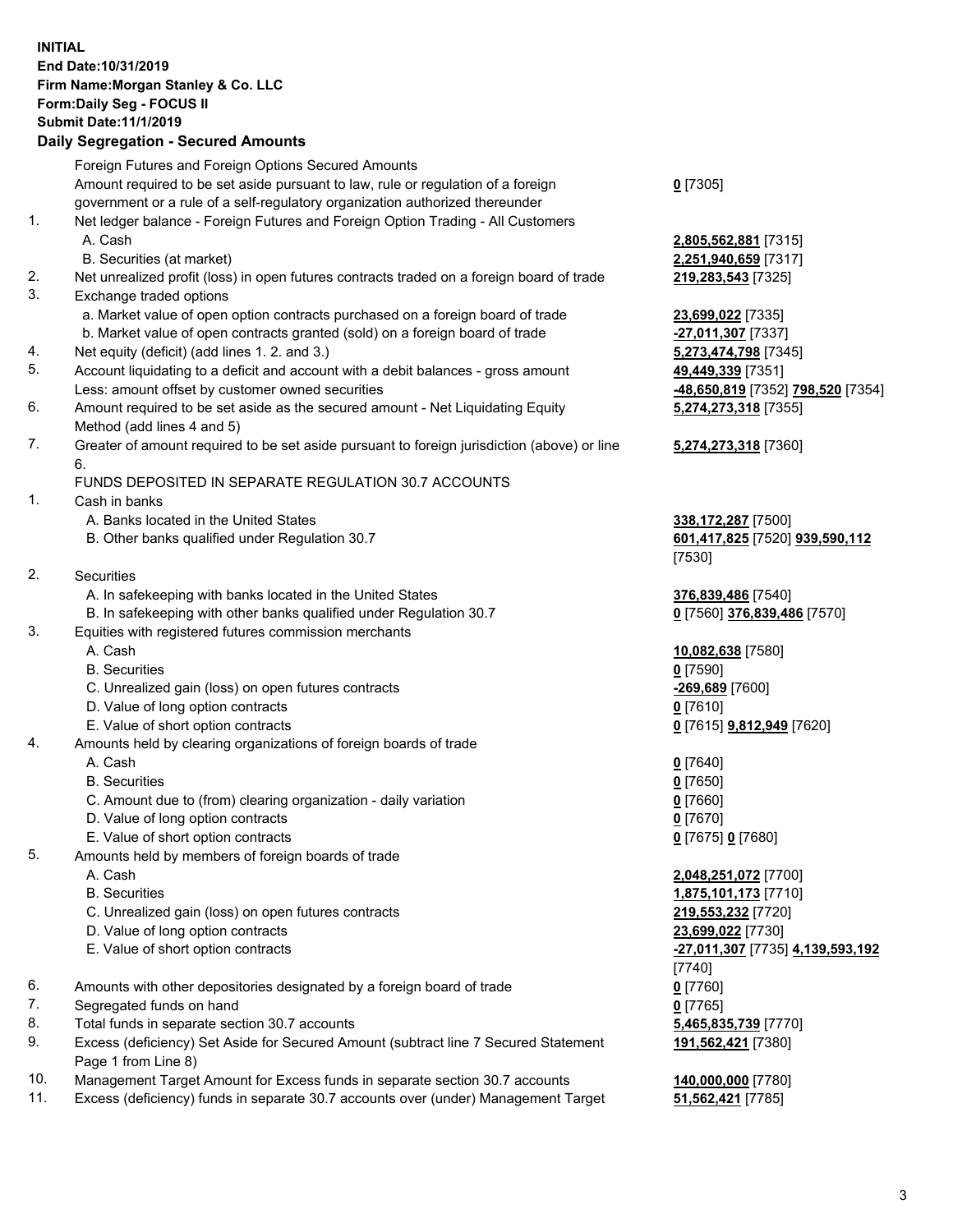**INITIAL End Date:10/31/2019 Firm Name:Morgan Stanley & Co. LLC Form:Daily Seg - FOCUS II Submit Date:11/1/2019 Daily Segregation - Segregation Statement** SEGREGATION REQUIREMENTS(Section 4d(2) of the CEAct) 1. Net ledger balance A. Cash **11,719,175,340** [7010] B. Securities (at market) **6,731,145,532** [7020] 2. Net unrealized profit (loss) in open futures contracts traded on a contract market **-397,985,548** [7030] 3. Exchange traded options A. Add market value of open option contracts purchased on a contract market **457,204,072** [7032] B. Deduct market value of open option contracts granted (sold) on a contract market **-264,645,894** [7033] 4. Net equity (deficit) (add lines 1, 2 and 3) **18,244,893,502** [7040] 5. Accounts liquidating to a deficit and accounts with debit balances - gross amount **454,412,528** [7045] Less: amount offset by customer securities **-452,695,828** [7047] **1,716,700** [7050] 6. Amount required to be segregated (add lines 4 and 5) **18,246,610,202** [7060] FUNDS IN SEGREGATED ACCOUNTS 7. Deposited in segregated funds bank accounts A. Cash **4,763,888,392** [7070] B. Securities representing investments of customers' funds (at market) **0** [7080] C. Securities held for particular customers or option customers in lieu of cash (at market) **697,543,783** [7090] 8. Margins on deposit with derivatives clearing organizations of contract markets A. Cash **6,479,089,141** [7100] B. Securities representing investments of customers' funds (at market) **0** [7110] C. Securities held for particular customers or option customers in lieu of cash (at market) **6,033,601,749** [7120] 9. Net settlement from (to) derivatives clearing organizations of contract markets **360,990,166** [7130] 10. Exchange traded options A. Value of open long option contracts **457,204,072** [7132] B. Value of open short option contracts **-264,645,894** [7133] 11. Net equities with other FCMs A. Net liquidating equity **7,678,771** [7140] B. Securities representing investments of customers' funds (at market) **0** [7160] C. Securities held for particular customers or option customers in lieu of cash (at market) **0** [7170] 12. Segregated funds on hand **0** [7150] 13. Total amount in segregation (add lines 7 through 12) **18,535,350,180** [7180] 14. Excess (deficiency) funds in segregation (subtract line 6 from line 13) **288,739,978** [7190]

- 15. Management Target Amount for Excess funds in segregation **235,000,000** [7194]
- 16. Excess (deficiency) funds in segregation over (under) Management Target Amount Excess

**53,739,978** [7198]